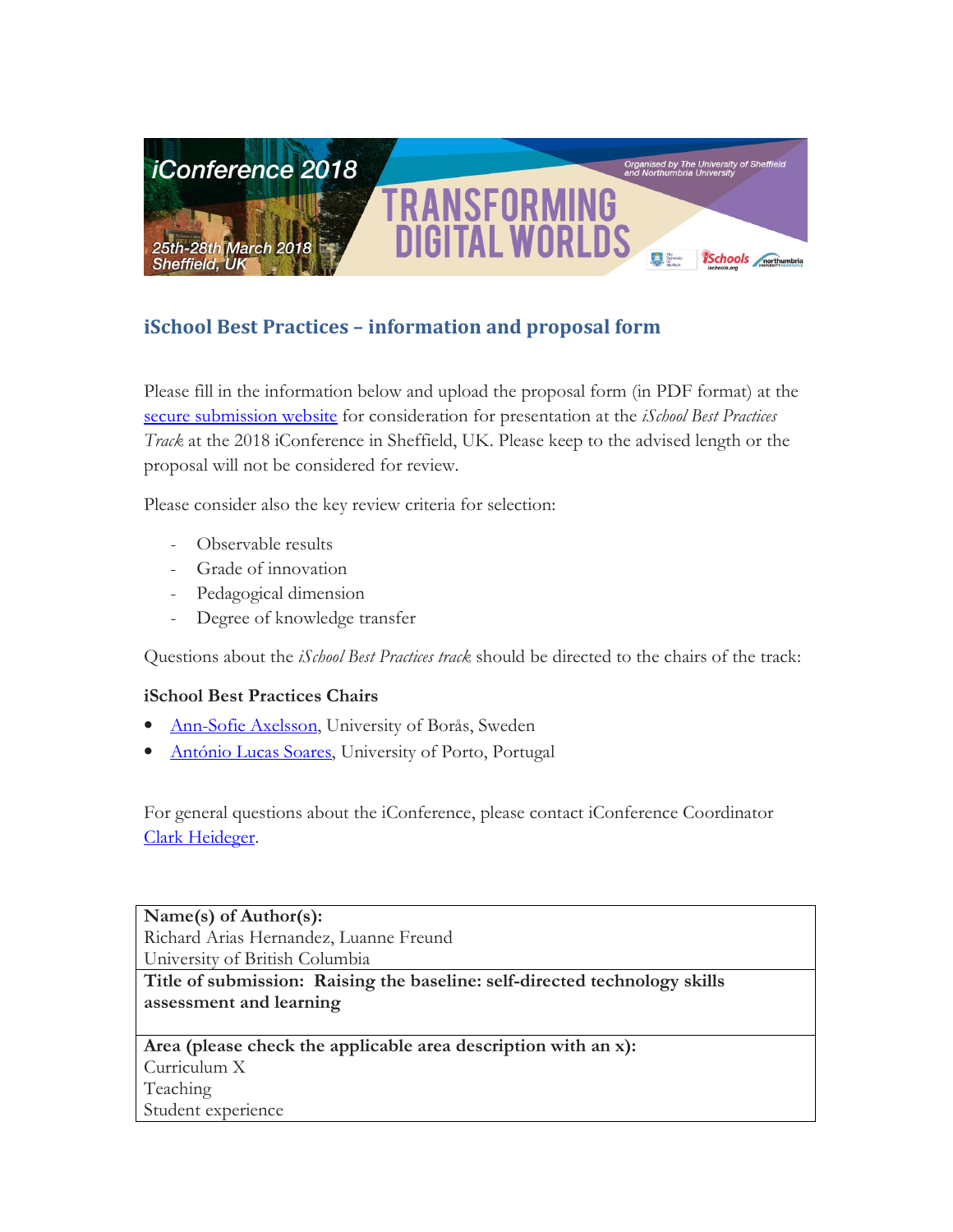# Research Administrative management Other (please enter the applicable keyword): Submission abstract (max 150 words):

Addressing the disparate information technology literacy levels of incoming students, while promoting self-directed, life-long learning predispositions among incoming students of our iSchool at the University of British Columbia (UBC) prompted us to design and implement the Technology in the Core Program. In this presentation, we introduce the rationale and motivation for this program, its current characteristics, its evaluation framework, and current reception by students. We consider that the structure and evaluation framework we have developed can be adopted by other iSchools interested in establishing a minimum baseline of information technology literacy skills and knowledge while fostering self-directed and life-long learning attitudes and behaviours among their students and programs.

## Submission description (max 2,350 words):

We present our Technology in the Core Program, an innovative approach implemented in the University of British Columbia (UBC) iSchool to address the challenges associated with student technological competencies. The portal includes a suite of technology tutorials offered together with a self-administered technology competency assessment and it is hosted on an Edx edge platform. Students registered in our master's programs are invited to do the self-assessment prior to starting their program to determine their information technology literacy level, and then to make use of the tutorials to reach a minimum baseline level before or within their first term of studies. Students' individual work with the Tech Portal is supplemented with a series of optional introductory face to face, workshops, taught by other graduate students.

The primary motivation for the Tech Portal is to address the wide ranging levels of technology competencies within our incoming student cohorts, that include students with no prior technology education or training to students with computer science degrees or a considerable number of years of relevant IT-related work experience. This variation had been growing over time, as the school has transitioned from a focus on professional education for librarians and archivists to an iSchool with a broader mandate. As a result, addressing technology competencies through a required "introduction to information technology" course was no longer effective. A secondary motivation for the Tech Portal was to prime students to engage in self-directed learning, a competency that is a necessary component of digital literacy and life-long learning and is a skill that is clearly in demand in todays' workforce (Information and Communications Technology Council, Canada, 2016). This goal reinforced the decision to move away from a required 3 credit course in information technology to a self-directed online learning environment.

## Technology Competencies

The UBC's iSchool's competencies have a strong emphasis on information and communication technology. Three competencies explicitly state the ability of students to (1) design, provide, and assess information resources and systems; (2) their ability to apply knowledge of information technologies and resources to real world situations from a user-centred perspective; and to (3) use tools to communicate effectively (SLAIS, 2016). These competencies are aligned with professional competencies, including the American Library Association's Core Competency #4 -technological knowledge and skills (ALA, 2009) and the Special Library Association's competencies #2 and #4 that also emphasize information and knowledge systems and technologies as well as information and data retrieval and analysis (SLA, 2016). Common to all of these is the need to develop among students minimum levels of information technology literacy to identify and respond to the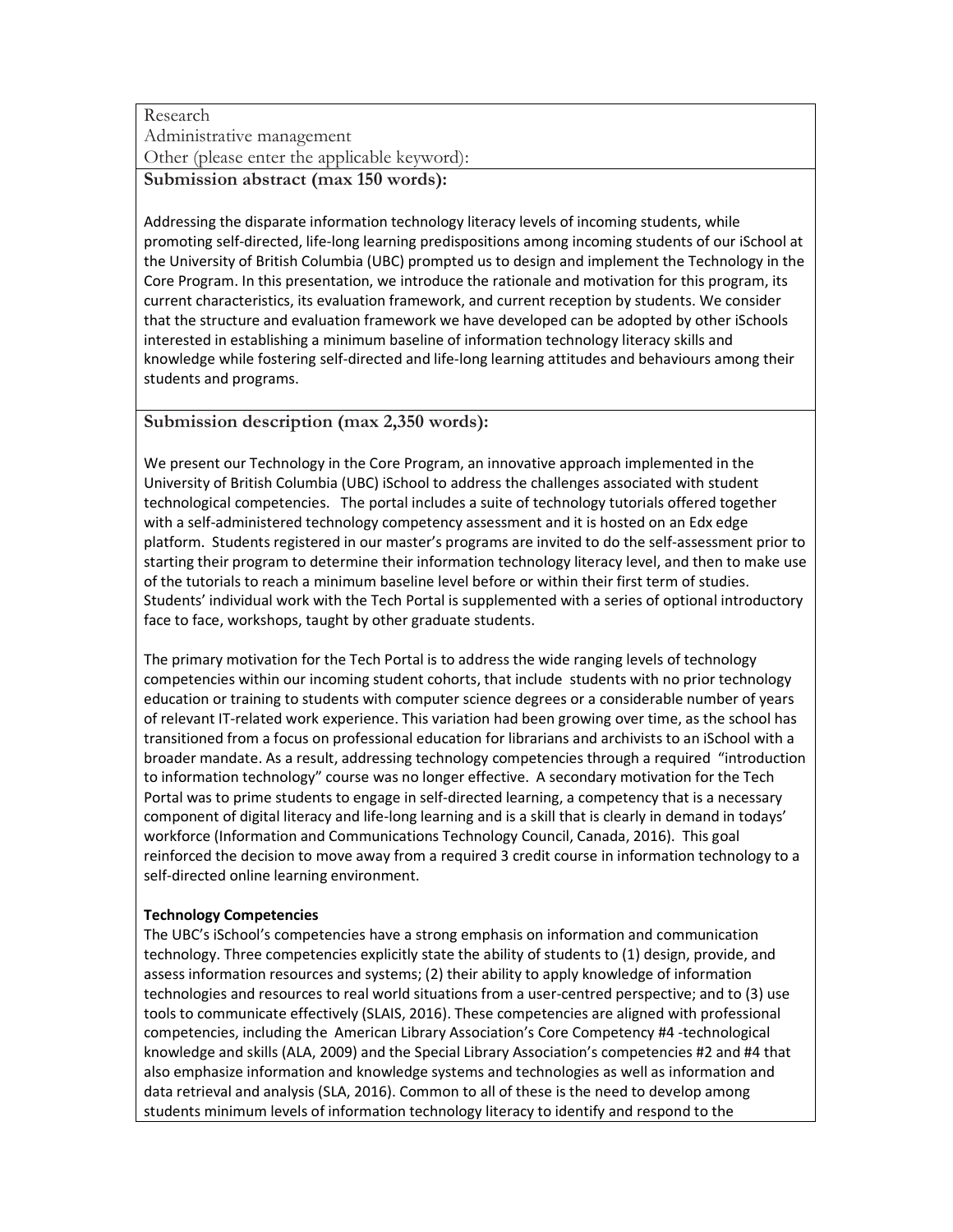information needs of communities and organizations. Students are required to have working knowledge and skills to design and use information technologies and systems, identify technology trends and relevant emerging technologies, assess information technologies in terms of their appropriateness to information needs, cost/benefits, and impact on specific community contexts, and be able to engage in life-long, self-learning, professional development to be up to date with new and emerging information and knowledge systems and technologies (ALA, 2009; SLA, 2016).

For years, we had addressed the need to secure a minimum baseline of information technology skills and knowledge among our students through reliance on LIBR 500: Foundations of Information Technology. LIBR 500 was a required course taken by students during their first semester, which taught the basics of interacting with operating systems, presentation software, word processors, spreadsheets, HMTL/CSS for web design, and operating knowledge of Microsoft Access. However, in time the school evolved from being solely dedicated to prepare students to librarian and archival careers to become an iSchool that aimed to prepare students for a broader range of careers and professions, including data scientist, user-experience designer, and information systems designers. As a consequence, a broader range of students with highly diverging technology literacy skills joined our programs. Students with computer science backgrounds, for example, found LIBR 500 to be far too basic. On the other hand, students with limited information technology knowledge found it uncomfortable to be paired with and compared to students who were proficient at programming and whose knowledge and skills were clearly beyond the scope of this class.

This disparity in information technology literacy skills and knowledge was our motivation to start the Technology in the Core Program in 2015. The school's technology committee conducted a scan of information technology literacy initiatives and practices at ALA accredited schools and iSchools. Among 20 MLIS programs surveyed in May 2015, 11 programs required all incoming students to enroll in an introductory information technology (IT) course, some of which waived the requirement based on previous experience/knowledge or success on an IT test. Two others set a baseline for information technology literacy skills and knowledge for admission to the program. Seven programs had no clear or explicit ways of addressing basic information literacy during the core of their programs nor had any explicit technology-related admission requirement. In summary the approaches followed by the surveyed schools followed four methods:

- 1. Require all incoming students to enroll in an introductory IT course during their core
- 2. Require all students to pass an IT test, demonstrate previous IT knowledge or experience, or enroll in an introductory IT course
- 3. Require all incoming students to have acquired a list of IT skills before starting the program. Online resources may be provided (e.g. Lynda.com).
- 4. No explicit IT requirements

Institutions that were members of the iSchool caucus primarily used the first or second methods. Based on this scan, we decided upon a blended approach that includes a self-administered IT test, self-learning modules, and providing additional face-to-face workshops for students who may benefit from this pedagogical format more than from solely online instruction.

### Technology in the Core

We started our Technology in the Core Program in Summer 2015 by surveying all instructors at our iSchool on the minimum information technology skills and knowledge that MLIS students needed to acquire during their core (first semester of the program) before taking any more advanced courses and electives, making sure that these skills and competencies were also mapped to the program's technology competencies.

Based on this set of minimum skills and knowledge, we designed an information technology literacy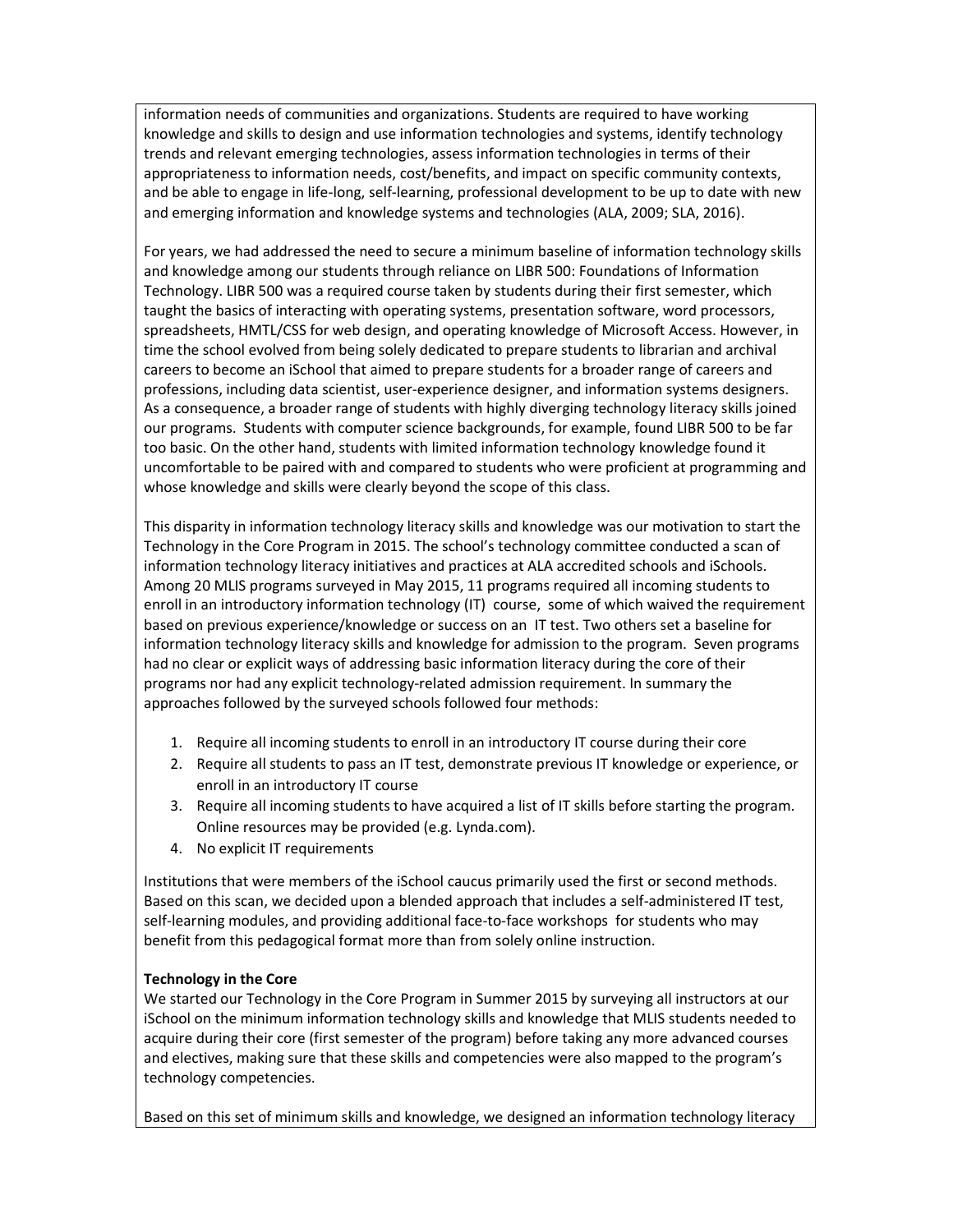test that indicates students which of these skills and knowledge they have and which of these they need to acquire. The test is based on a set of specific tasks and challenges that students need to complete to demonstrate they have acquired and can apply knowledge. If a student cannot complete a task, then the student is directed to a series of online modules to learn the skills and knowledge and then repeat the task until it is completed. We developed a series of online modules using the online learning platform EdX edge. The test and the designed modules covered the topics, knowledge, and skills captured in our internal survey. Among them: Productivity Software (i.e. uses of word processor, spreadsheets, and presentation software), Basics of Web Design (e.g. HTML5 and CSS3), Connectivity and Collaborative Software (e.g. Google Docs, Wikis, VPN, FTP, etc.), and Basics of Databases (e.g. designing and querying a simple database in MS ACCESS).

For those students interested in supplementing their online learning and for those who learn more effectively through step-by-step guided instruction and collocated learning, we complemented the online components of Technology in the Core, with three, 1 hour workshops followed by 1-hour personalized consultations with a technology facilitator. The three selected workshop teach some of the most difficult skills and knowledge to be acquired, namely: Basics of Web Design –one workshop on HTML followed by one workshop on CSS- and Basics of Databases –one workshop on designing and querying databases in MS ACCESS. These three workshops are offered in two cycles during the semester so that if a student misses one workshop, she will have another chance during her first semester to attend it, if so she wishes.

The completion of the test, the review of the online modules, and attendance to the workshops are not mandatory, but they are strongly recommended. This point is reinforced by clarifying to students that advanced courses assume that students have basic information technology literacy and that it is their responsibility to ensure they are prepared. Students receive instructions and invitations to start this program one month before starting classes and are recommended to complete it by the end of their first term of studies.

With the basic design of the Technology in the Core Program in place, LIBR 500 was discontinued and the first version of the program was rolled out in the fall of 2015. Since then approximately 200 students in two master's programs have gone through this program that runs every Fall and Spring. In the fall of 2016, we started developing a framework and data collection methods to evaluate the program and direct ongoing improvements. A pilot of the evaluation framework was initiated during Spring 2017 and is ongoing.

### Assessment and Outcomes

We currently have in place an evaluation model that has been designed to (1) evaluate the influence of Technology in the Core (TIC) on students' performance; (2) analyze other factors that may influence students' performance in Technology in the Core; and (3) to collect data on students' perceptions of Technology in the Core (See Appendix 1). The model targets performance components such as participation in on-line and off-line components, achievements in test, perceptions of quality, and the influence of some demographic and academic variables. For each of these dimensions of evaluation we proposed indicators and variables that are currently being captured by an online survey that students complete at the beginning and at the end of their first term at the iSchool. Additional data such as enrollment, coverage of the modules, completion of the test, and engagement is also captured by using the EdX logs and analytic reports. A full cycle of assessment has not yet occurred; however, this will be complete early in 2018. We will be able to report on details of participation, achievements and perceptions of the program in detail at the 2018 iConference. With respect to the role of the Technology in the Core program within the school, we have already seen a number of positive outcomes and indicators of success:

• Strong uptake by students through use of the self-test and learning modules and a steadily